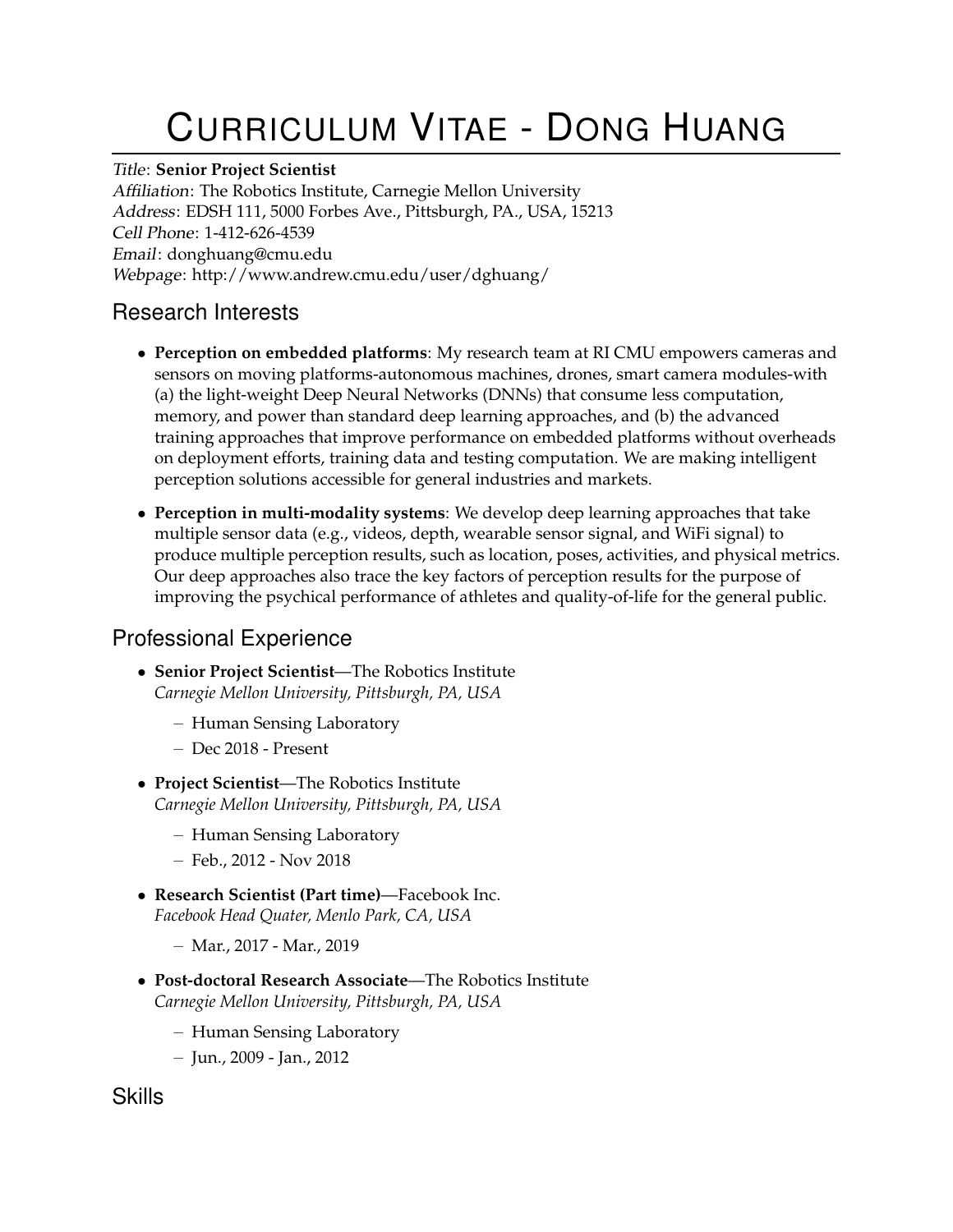- Research project management
- Seven-year expertise in Machine Learning and Computer Vision research
- Deep experience and innovative programming
- Fluent in English reading, writing and speaking
- Native Mandarin speaker

#### Education

• **Ph.D. degree**—Computer Science *University of Electronic Science and Technology of China, Chengdu, China*

- Thesis: Dimensionality Reduction in High Dimensional Data
- Supervisor: Professor Zhang Yi
- Sep.,2005 Jun., 2009
- **M.S. degree**—Automation *University of Electronic Science and Technology of China, Chengdu, China*
	- Thesis: Error Calibration Algorithm in Spectrum Analyzers
	- Supervisor: Professor Ling Tong
	- Sep., 2002- Jun., 2005

#### Selected Publications

- Wei Ke, Tianliang Zhang, Zeyi Huang, Qixiang Ye, Jianzhuang Liu and **Dong Huang**, Multiple Anchor Learning for Visual Object Detection, Submitted, arXiv:1912.02252, Dec. 2019.
- Zeyi Huang, Haohan Wang, Eric Xing, **Dong Huang**, Self-Challenging Improves Cross-Domain Generalization, Submitted, arXiv:pending, Dec. 2019.
- Jimuyang Zhang, Sanping Zhou, Xin Chang, Fangbin Wan, Jinjun Wang, Yang Wu, **Dong Huang**, Multiple Object Tracking by Flowing and Fusing, Submitted, arXiv:pending, Dec. 2019.
- Zeyi Huang, Wei Ke, **Dong Huang**, Improving Object Detection with Inverted Attention, IEEE Winter Conference on Applications of Computer Vision (WACV), 2020.
- Fei Wang, Stan, Sanping Zhou, Jinsong Han, **Dong Huang**, Person-in-WiFi: Fine-grained Person Perception using WiFi, International Conference on Computer Vision(ICCV), 2019.
- Jimuyang Zhang, Sanping Zhou, Jinjun Wang, **Dong Huang**, Frame-wise Motion and Appearance for Real-time Multiple Object Tracking, arXiv:1905.02292, 2019.
- Zeyi Huang, Wei Ke, **Dong Huang**, Improving Object Detection with Inverted Attention, arXiv:1903.12255, 2019.
- Sanping Zhou, Jinjun Wang, Fei Wang, **Dong Huang**, SE2Net: Siamese Edge-Enhancement Network for Salient Object Detection, arXiv:1904.00048, 2019.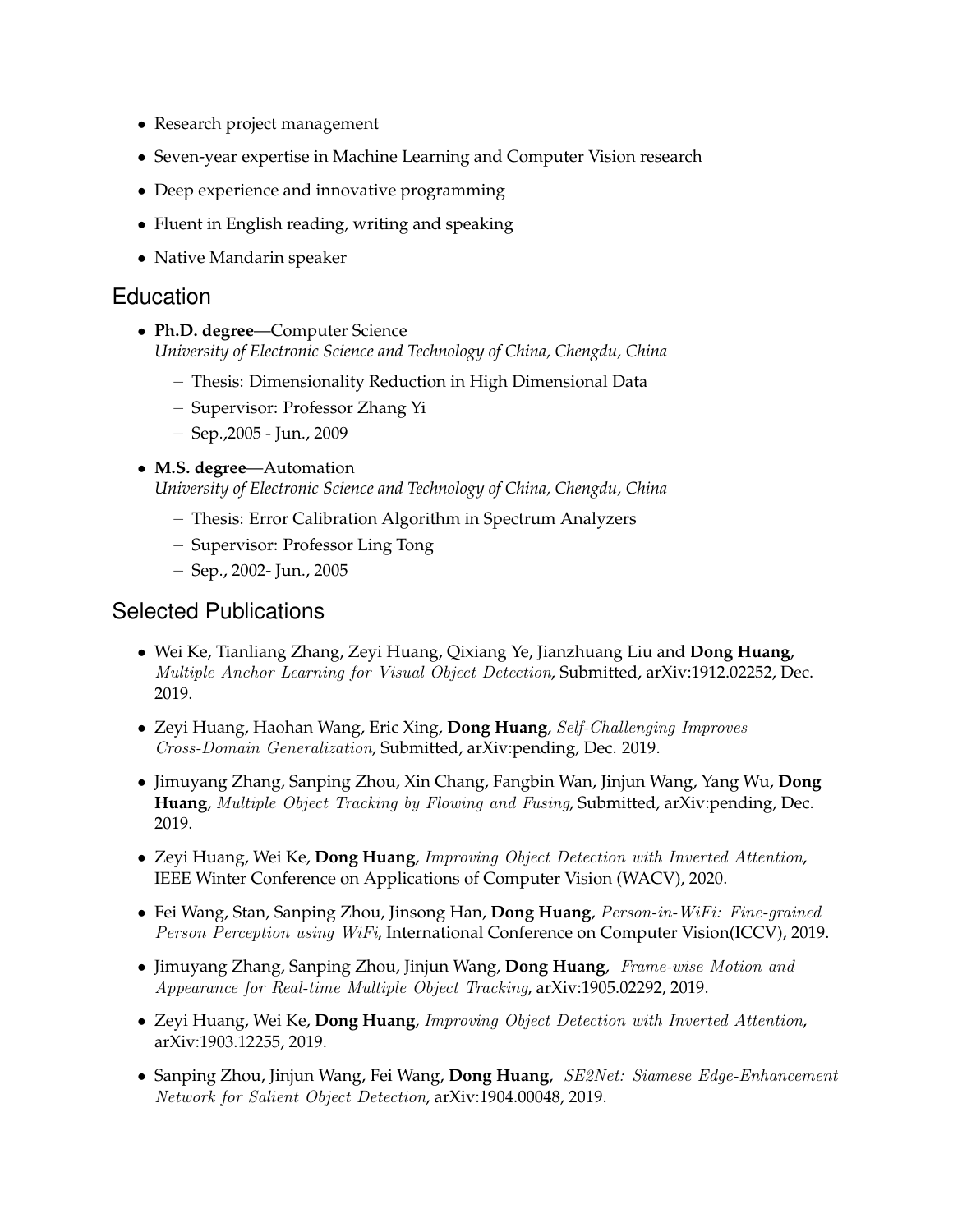- Jia Chen, Jiang Liu, Junwei Liang, Ting-Yao Hu, Wei Ke, Wayner Barrios,**Dong Huang** and Alexander G Hauptmann, Minding the Gaps in a Video Action Analysis Pipeline, IEEE Winter Applications of Computer Vision Workshops (WACVW), 2019.
- Jianwei Feng, **Dong Huang**, Cutting Down Training Memory by Re-fowarding, arXiv:1808.00079, 2019.
- Fei Wang, Jinsong Han, Shiyuan Zhang, Xu He, **Dong Huang**, CSI-Net: Unified Human Body Characterization and Action Recognition, arXiv:1810.03064, 2018.
- Dingwen Zhang, Guangyu Guo, **Dong Huang**, Junwei Han, PoseFlow: A Deep Motion Representation for Understanding Human Behaviors in Videos, IEEE Conference on Computer Vision and Pattern Recognition (CVPR), 2018.
- **Dong Huang**, L. Han and F. De la Torre, Soft-Margin Mixture of Regression, IEEE Conference on Computer Vision and Pattern Recognition (CVPR), 2017.
- Y. Yang, D. Zhang, **Dong Huang** and F. De la Torre, Learning Category-Specific 3D Shape Models from Weakly Labeled 2D Images, IEEE Conference on Computer Vision and Pattern Recognition (CVPR), 2017.
- **Dong Huang**, R. Silveira and F. De la Torre, Robust Regression, IEEE Transactions on Pattern Analysis and Machine Intelligence (TPAMI), 38(2): 363-375, 2016.
- **Dong Huang**, S. Yao, Y. Wang and F. De la Torre, Sequential Max-Margin Event Detectors, European Conference on Computer Vision (ECCV), 2014.
- Y. Zhu, **Dong Huang**, S. Lucey and F. De la Torre, Complex Non-Rigid Motion 3D Reconstruction by Union of Subspaces, IEEE Conference on Computer Vision and Pattern Recognition (CVPR), 2014.
- **Dong Huang** and F. De la Torre, Facial Action Transfer with Personalized Bilinear Regression, European Conference on Computer Vision (ECCV), 2012.
- **Dong Huang**, R. Silveira and F. De la Torre, Robust Regression, European Conference on Computer Vision (ECCV), 2012.
- **Dong Huang**, M. Storer, F. De la Torre and H. Bischof, Supervised Local Subspace Learning for Continuous Head Pose Estimation, IEEE Conference on Computer Vision and Pattern Recognition (CVPR), 2011.
- **Dong Huang**, Y. Tian and F. De la Torre, Local Isomorphism to Solve the Pre-image Problem in Kernel Methods, IEEE Conference on Computer Vision and Pattern Recognition (CVPR), 2011.
- **Dong Huang**, K. Meyers, S. Henry, F. De la Torre and C. C. Horn, Computerized Detection and Analysis of Cancer Chemotherapy-induced Emesis in a Small Animal Model, Musk Shrew, Journal of Neuroscience Methods, 50(1693-1711), 2010.
- **Dong Huang** and Fernando De la Torre, Bilinear Kernel Reduced Rank Regression for Facial Expression Synthesis, European Conference on Computer Vision, (Oral), 2010.
- **Dong Huang**, Zhang Yi and Xiaorong Pu, Manifold Based Learning and Synthesis, IEEE Transactions on Systems, Man and Cybernetics - Part B, regular paper, 39(3):529-606, 2009.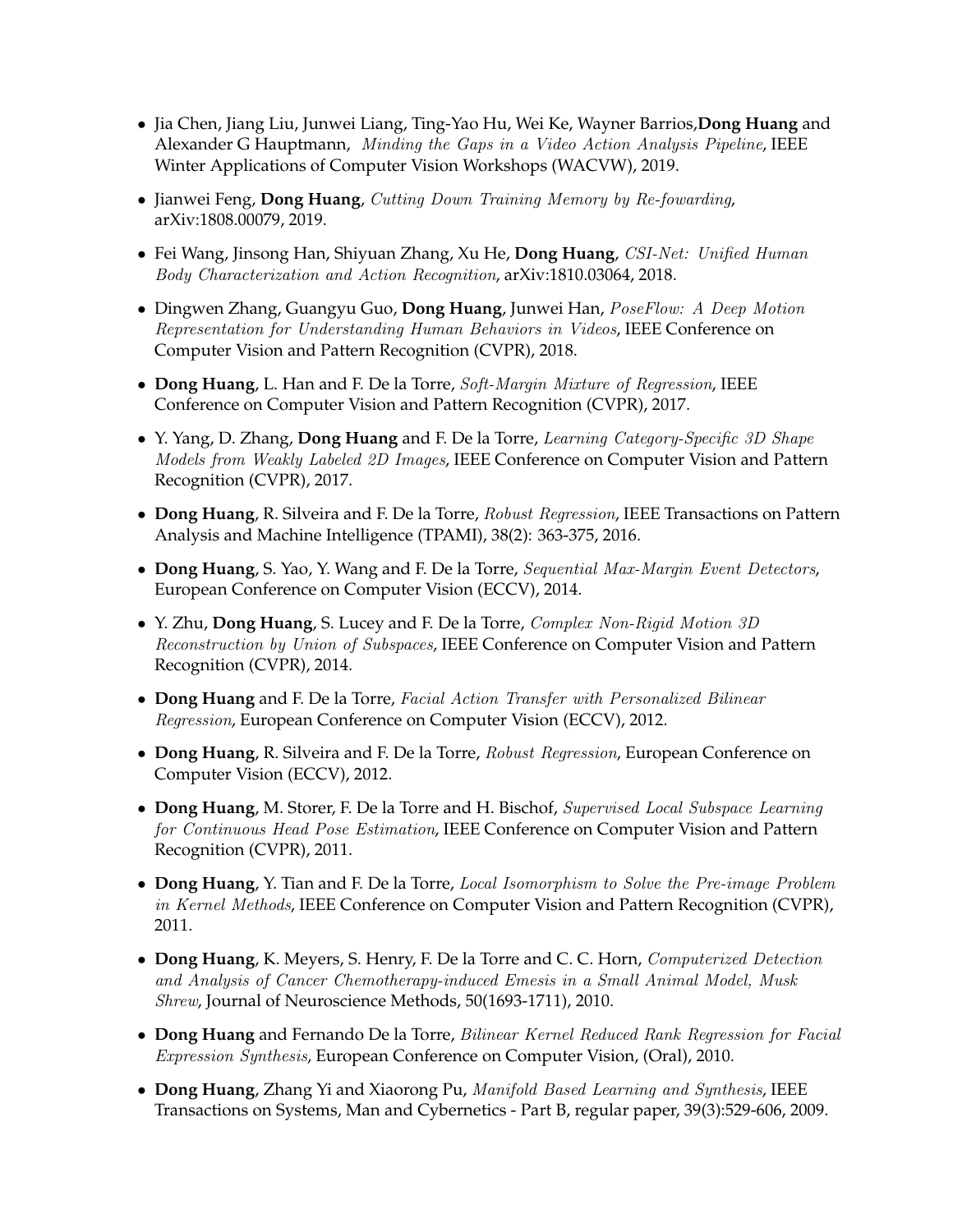- **Dong Huang**, Zhang Yi and Xiaorong Pu, A New Local PCA SOM Algorithm, Neurocomputing , 71:3544-3552. 2008.
- **Dong Huang** and Zhang Yi, Shape Recovery by A Generalized Topology Preserving SOM, Neurocomputing , 72: 573-580, 2008.
- **Dong Huang** and Zhang Yi, A New Incremental PCA Algorithm With Application to Visual Learning, Neural Processing Letters, 30(171-185), 2009.
- **Dong Huang**, Zhang Yi and Xiaorong Pu, Manifold Learning With Local Geometry Preserving and Global Affine Transformation. IEEE International Conferences on Cybernetics & Intelligent Systems (CIS) and Robotics, Automation & Mechatronics (RAM) (CIS-RAM 2008), 1178-1192, 2008.
- **Dong Huang** and Xiaorong Pu, A Kernel View of Manifold Analysis for Face Images. IEEE International Conference on Intelligent System and Knowledge Engineering (ISKE2008), 650-655, 2008.
- **Dong Huang**, Huizhong Qiu and Zhang Yi, Local-Bandwidth Mean Shift Segmentation of MR Images Using Nonlinear Diffusion. Dynamics of Continuous, Discrete and Impulsive systems, Series A: Mathematical Analysis, Vol. 14(S1) 737-741, 2007.

# Selected Projects

• Obstacle Intelligence 11/01/2018-10/31/2020 NREC, CMU PI: **Herman Herman**, RI, CMU My Role: Collaborator. Responsible for developing the visual perception module on an embedded GPU computer.

Developing real-time obstacle perception module on a Nvidia Xavier mounted on moving construction machines. The perception module takes video streams from a stereo camera, identifies obstacles, segments drivable ground and assesses collision risks under the cluttered and dusty construction sites.

• Light-weighted DNN for Object Detection/Tracking, Body Action Detection and Person Identification

05/01/2018-03/30/2019

Autel Robotics (Private Company) PI: **Dong Huang**, RI, CMU

My Role: Principal Investigator. Responsible for managing the research progress on data analysis, design machine learning techniques and report to Autel.

Modern quadcopters extensively extend the view-angles, range and flexibility of visual perception that were not possible for stationary surveillance cameras. The unique maneuver and hangover capability of quadcopters has presented them in a vital role in improving public safety. However, most state-of-the-art deep neural networks are too heavy for the computation, memory and power consumption that quadcopters-based platform could provide. We develop light-weight deep neural networks that empower quadcopters with advanced Machine Learning (ML) technologies, and develop multiple building blocks for the general perception and analysis solutions.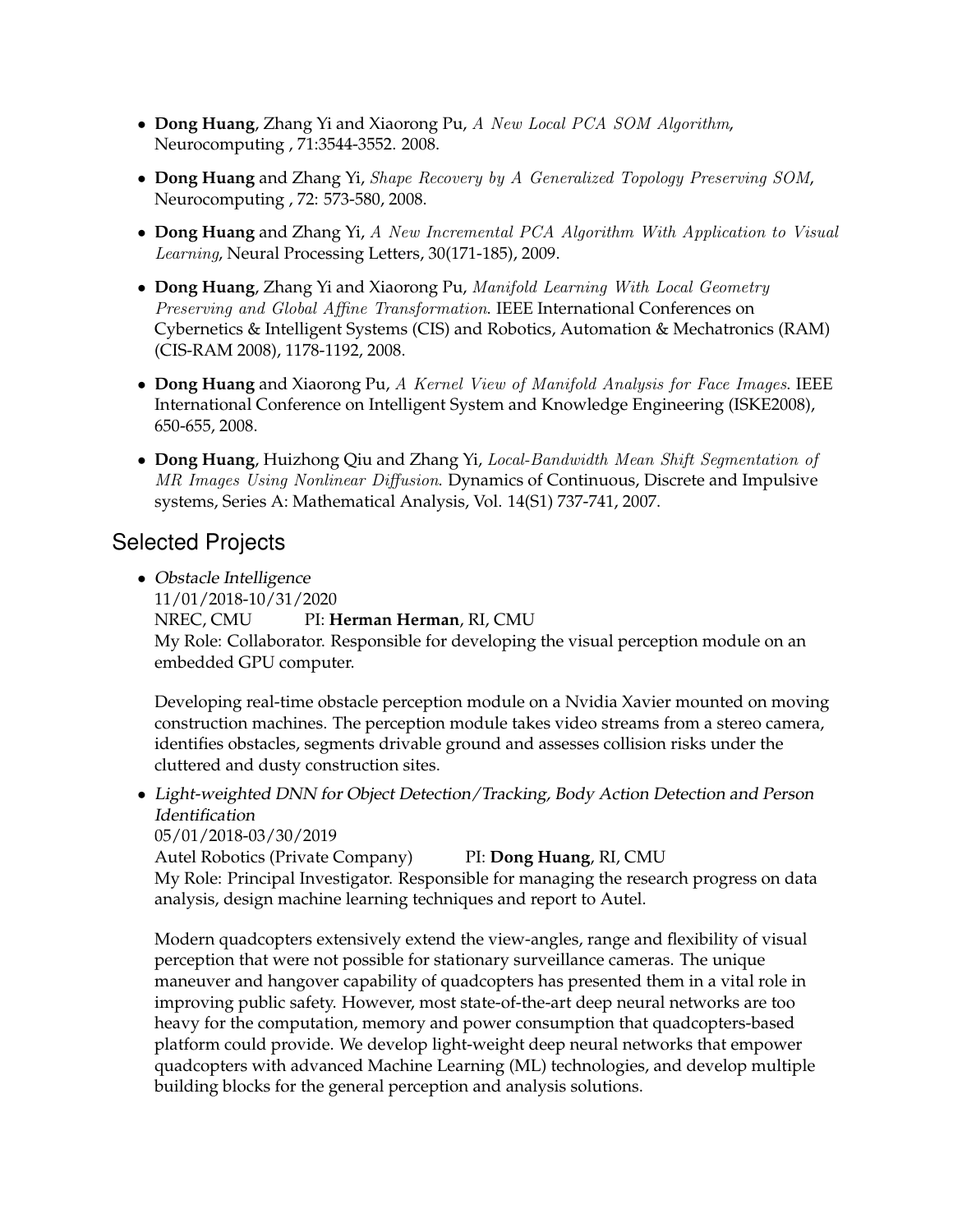• A View-Invariant Internal World Representation for Predictive Cognitive Human Activity Understanding 01/2018-09/2020 IARPA (Federal Agency) PI: **Alex Hauptmann**, LTI, CMU; co-PI: **Dong Huang**, RI, CMU My Role: Co-Principal Investigator. Responsible for managing the research progress on

data analysis, design machine learning techniques and report to IARPA.

A view-invariant internal representation of human activities and their context is essential for reasoning both normative and abnormal human behavior in a proper situational context. In the same way that changing the viewing angle of a person performing an activity does not change our interpretation of an activity, a truly autonomous surveillance system maintain an interpretation of the scene irrespective of (invariant to) the viewing angle, making it possible to understand, forecast or simulate possible outcomes of anomalous behaviors in real scenarios. In a joint effort with multiple groups at CMU, we develop a portfolio of methods and tools for human activity analysis that makes use of a rich view-invariant internal world representation to detect simple and complex human activities in a video surveillance scenario. My group focuses on efficient activity classification and localization for our autonomous surveillance system.

• Affective state estimation from wearable sensors: Phase 0 01/27/2017-03/31/2017

Sony Corporation (Private Company) PI: **Dong Huang**, RI, CMU My Role: Principal Investigator. Responsible for managing the research progress on data analysis, design machine learning techniques and report to Sony.

Understanding and detecting human affective state is the vital step for improving quality of life and personalized product services. This project aims to develop core technologies of advanced affective state estimation (e.g. stress, concentration, joy etc.) by vital sensors (e.g. ECG/HR, GSR, BP, EEG). The CMU team will integrate cutting-edge technologies of device, psychology, and machine learning towards advanced affective state estimation.

• STTR Phase I: Wearable system for mining Parkinson's disease symptom states in an ambulatory setting 01/01/2016-12/30/2017

National Science Foundation co-PI: **Britta Ulm**, Abililife Inc. co-PI: **Dong Huang**, RI, CMU

My Role: co-Principal Investigator. Responsible for managing the research progress on data analysis, design machine learning techniques and report to National Science Foundation and Abililife Inc.

AbiliLife developed, manufactured, and started commercialization of the CALIBRACE, used to improve Parkinson's patients' posture and balance. This grant is to instrument CALIBRACE with six sensors and machine learning techniques to further improve Patients' health. The chosen sensors are a plethysmography band to measure breathing rate; an accelerometer for changes in an individual's position; a gyroscope for an individual's physical orientation; a heart rate monitor; a body temperature monitor; and a microphone. The sensors will be integrated into the CALIBRACE using known cut and sew techniques to create the SmartCALIBRACE. Data will be collected from the SmartCALIBRACE and observational logs. These data will be analyzed through machine learning algorithms, developed by the Human Sensing Lab at CMU. The data collected from the six sensors may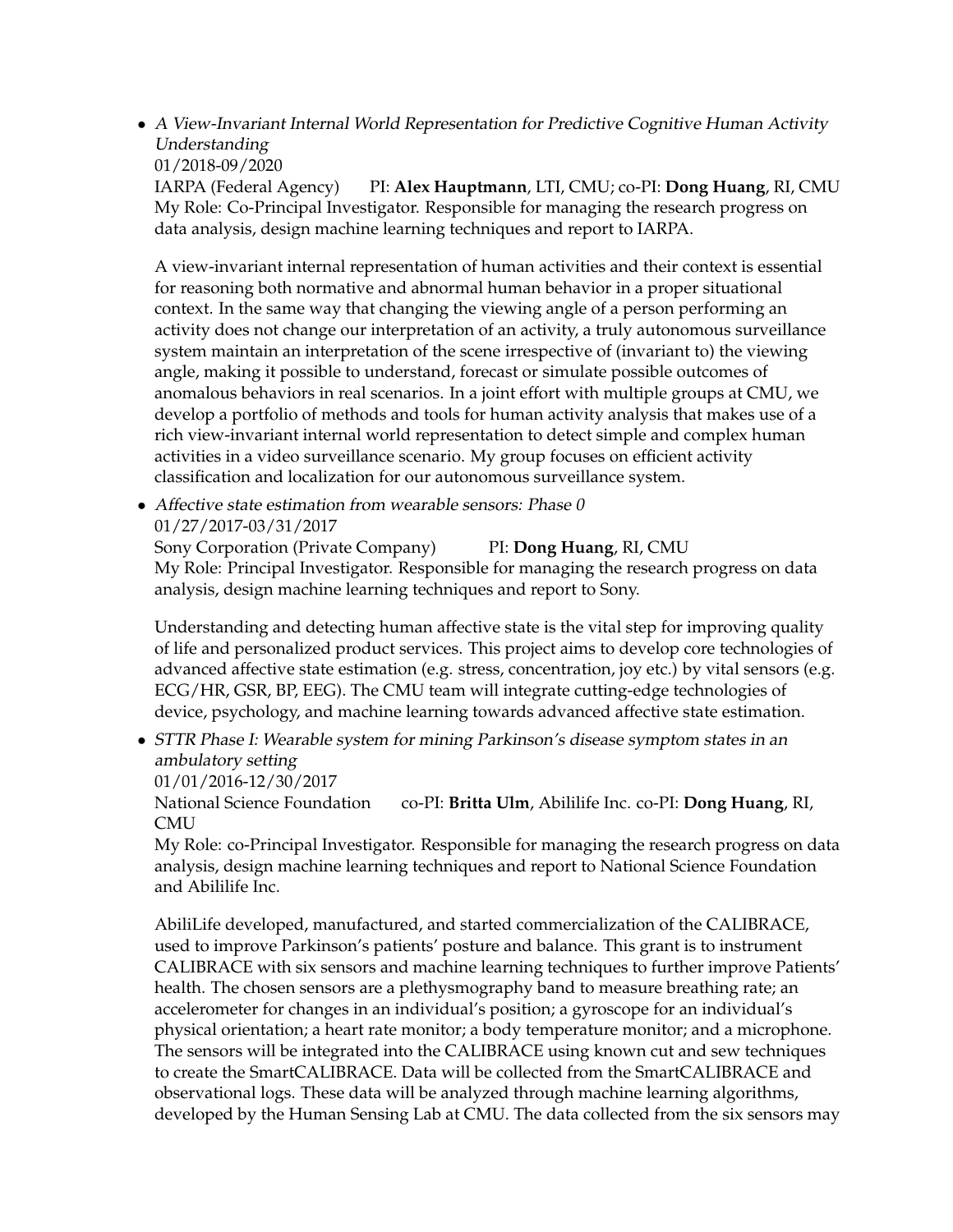be used in combination or individually to detect symptoms of Parkinsonâ $\angle$  Zs disease, such as tremors, bradykinesia, postural instability, or falling. Based on automatic evaluation of patient's posture, SmartCALIBRACE will communicate to the patients and caretakers if the risk of falling has increased, through a personalized algorithm output for each patient. The fall detection feature presents an enormous commercialization opportunity and expands the market from our initial focus on Parkinson's patients to the global senior care industry, where falls can be costly and deadly. However, the team notes that appropriate sensor data may not be found to adequately predict falling; if this is the case, the team will evaluate all of the data collected in Phase I and determine which symptom of Parkinson's disease is most viable to address as development proceeds. In the final product, the algorithm findings will be communicated to the Parkinson's patient or caretaker through an app, web portal, or haptic feedback. AbiliLife's eventual goal is to provide a more holistic view of Parkinson's disease by expanding the number of detectable symptoms.

• Face De-Identification for Research and Clinical Use 09/01/2014-08/31/2016

National Institutes of Health PI: **Dong Huang**, RI, CMU

My Role: Principal Investigator. Responsible for managing the research progress, design machine learning techniques and report to National Institutes of Health.

Recent advances in clinical research requires image and video data of people for either immediate inspection or storage and subsequent analysis. For instance, cameras are used to monitor the elderly in an independent living facility, and algorithms are developed to automatically extract behavioral information to aid physicians in assessing care needs. In order to advance the development of algorithms to analyze video sequences recorded by such systems, sharing of the data with other researchers is crucial. These new trend, however, ignites concerns about the privacy of people identifiable in the scene. In particular, privacy concerns of patients visible and identifiable within the data make this task difficult. These privacy concerns have become the barriers for the widespread use of on videos in health-related behavioral and social science research. To address these concerns, we develop automated methods to de-identify individuals in these videos. Existing methods for de-identification tends to destroy all information involving the individuals by distorting or blurring the face images of the subjects. These methods do not preserve the facial actions of the subjects that contain the valuable information for behavioral and medical studies. In contrast, our advanced face de-identification algorithms are able to obscure the identity of the subject without obscuring the action (i.e. preserving the facial expression that may reveal of a particular medical condition). Our system will be developed by an interdisciplinary team of computer and behavioral scientists, and it will be made available to the medical community.

• A Wearable System for Home-monitoring of Chronic Movement Disorders: Cost-effective Solution to Frequent Clinic Visits 09/01/2013-08/31/2015

Highmark (Private company) PI: Jessica Hodgins, RI, CMU My Role: Investigator. Responsible for developing machine learning techniques for tremor and dyskinesia detection from accelerometer data.

Chronic neurodegenerative movement disorders like ParkinsonâĂŹs disease (PD) pose a serious threat to the elderly population. As many as one million Americans (mostly aged 65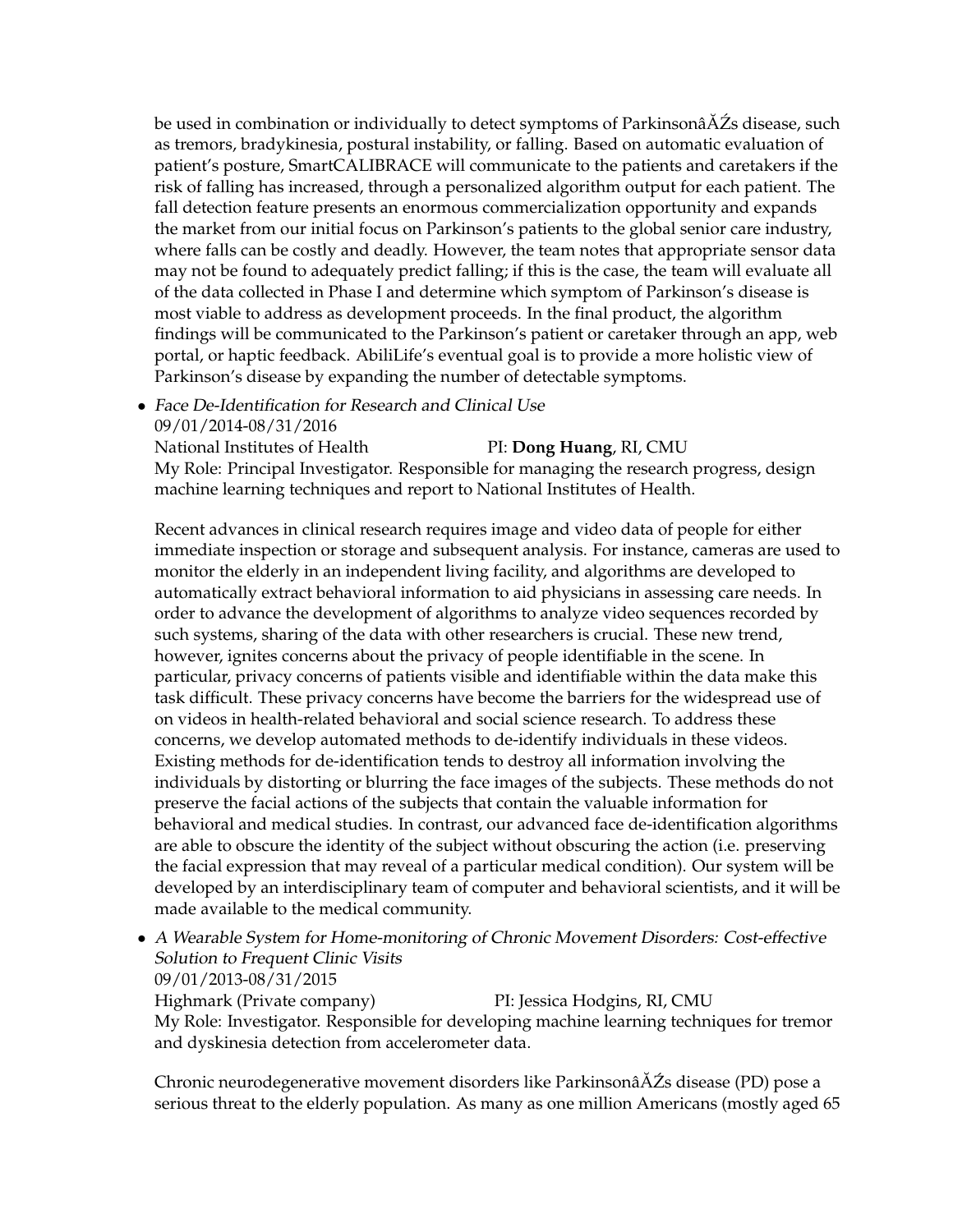or older) live with PD, which is more than the combined number of people diagnosed with multiple sclerosis, muscular dystrophy and Lou Gehrig's disease. The combined direct and indirect cost of Parkinson's disease, including treatment, social security payments and lost income from inability to work, is estimated to be nearly \$25 billion per year in the United States alone. One of the major contributors to these costs is the requirement for periodic assessment of the motor symptoms which is performed during clinic visits. In addition to the cost, there are several shortcomings of this current state-of-the-art, including, a) inconvenience of the patients and most importantly, b) the subjectiveness of the motor symptom assessment tests. In this project, we propose to build a wearable system consisting of a set of low-cost wearable accelerometers and a first-person camera to detect and quantitatively assess the severity of the motor symptoms during daily living environments. This patient-centric system will not only reduce the requirement for frequent clinic-visits but also allow the neurologists to track patient medication cycles which could be very useful to administer more effective personalized care as well as decide good candidates for surgical interventions like deep brain stimulation (DBS). Such a system also has the potential to alert the patients to seek hospital care when the severity of the symptoms threatens their safety.

• Video De-identification in the Automobile Environment

02 / 2014- 01 / 2015

Federal HighWay Administration(FHWA) PI: Fernando De La Torre, RI, CMU

My Role: Technical lead, Designing machine learning methods and core algorithms, Managing technical reports, project inspections and the team, Primary liaison with sponsors.

Studying naturalistic driver behaviors is a fundamental step to understand when and how accidents occur, and improve driving safety. The Second Strategic Highway Research Program (SHRP 2) has launched the Naturalistic Driving Study (NDS) to investigate the underlying causes of highway crashes and congestion. In this study, videos of approximately 3,100 drivers were collected across six states in the United States. The recorded videos capture drivers' head pose and facial movements that provide vital cues to assess drivers' status and awareness. In order to advance the automatic analysis of drivers' videos, sharing the data with researchers is crucial. However, privacy issues prevent such sharing with the research community. To address this problem, we are developing a video face masking system (based on my ECCV2012 paper) to remove the drivers' identifiable facial features, while preserving the information related to driving e.g., the head pose, eye gaze, and facial actions.

• Human Pose and Motion Behavior Pattern Analysis with Frontal View 05/2012-12/2012.

Samsung Electronics Inc. PI: Fernando De La Torre, RI, CMU My Role: Technical lead, Designing machine learning methods and core algorithms, Managing technical reports, project inspections and the team, Primary liaison with sponsors.

Real-time action recognition is a core technique for the future interactive home appliances, physical exercises assistant system and physiotherapy. In a two-year collaboration with Samsung, we developed novel algorithms that simultaneously find temporal intervals and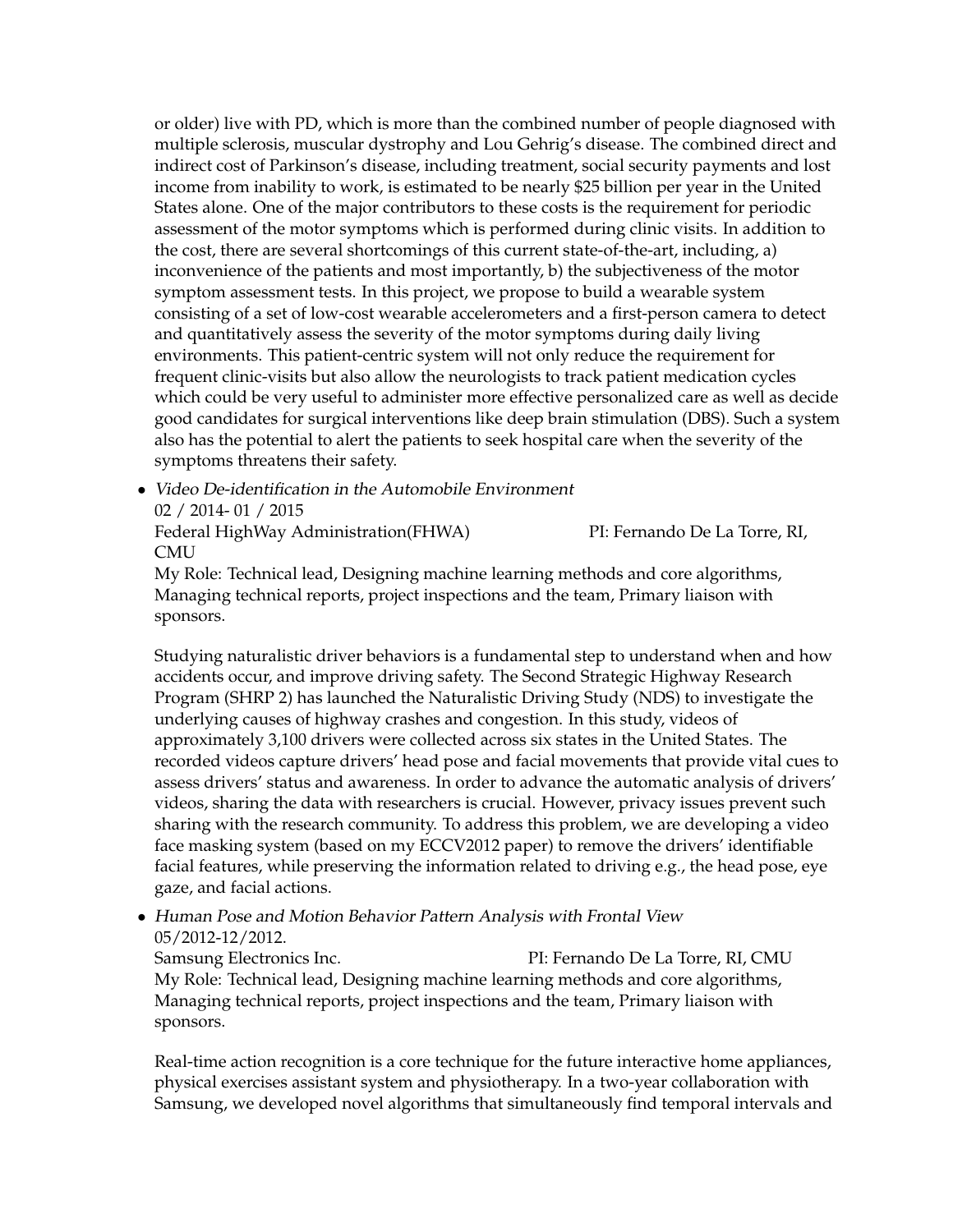types of body actions. Based on these algorithms, we developed a Microsoft Kinect-based system can recognize upto 50 daily actions such as physical exercises (e.g., walking, jumping, crutching), sports (e.g., football kicking and baseball swing) and arm gestures.

• GM-CMU Vehicular Information Technology Collaborative Research Lab 01/2009-12/2015

General Motors Inc. PI: Raj Rajkumar, ECE, CMU My Role: Managing technical reports, project inspections and the team, Primary liaison with sponsors.

The amount of time with Eyes-Off-The-Road (EOTR) of the driver has increased by up to 400%, due to the use of cell phone, eating/drinking and fatigue. Developing an automatic monitoring system for eye gaze is crucial to driving safety. However, due to the different height, facial features, seat positions of drivers and unknown illumination condition, eye gaze detection is extremely difficult. To address these difficulties, we developed novel facial feature localization, geometric calibration and facial feature detection approaches, and successfully built a reliable real-time driver EOTR classifying system. We are currently working with GM for systematic evaluation and improvements.

• Computerized Detection and Analysis of Cancer Chemotherapy-induced Emesis in a Small Animal Model, Musk Shrew 01/10/2009-01/06/2010 Hillman Cancer Center-Research Pavilion PI: Charles C. Horn, University of Pittsburgh

My Role: Technical lead from CMU, Designing and implementing computer vision methods and algorithms, Managing technical reports, Primary liaison with sponsors.

Vomiting is a common side effect of cancer chemotherapy and many drug treatments and diseases. Understanding and suppressing such side-effects in animal study are crucial to the clinical treatment and well-being of cancer patients. Traditional approach requires direct observation of the animals, which is time consuming and often lacks temporal precision. In collaboration with Hillman Cancer Center at University of Pittsburgh, we developed novel algorithms that automatically detect and characterize emetic episodes of musk shrews induced by the cancer chemotherapy agent cisplatin. The findings of the work has been published in Journal of Neuroscience Methods in 2010.

### **Patents**

- Video Face De-Identification Patent No. pending Carnegie Mellon University and Federal Highway Administration Inventors: **Dong Huang** (contribution 30%), Fernando De la Torre, Jeffrey F. Cohn, Xuehan Xiong
- Driver Gaze Detection System Patent No. P024137-GMC12201 Carnegie Mellon University and General Motors Inc. Inventors: **Dong Huang** (contribution 25%), Fernando De la Torre, Wende Zhang, Dan Levi

# Invention Disclosures

• Video Face De-Identification Carnegie Mellon University Inventors: **Dong Huang**, Fernando De la Torre, Jeffrey F. Cohn, Gines Hidalgo Martinez